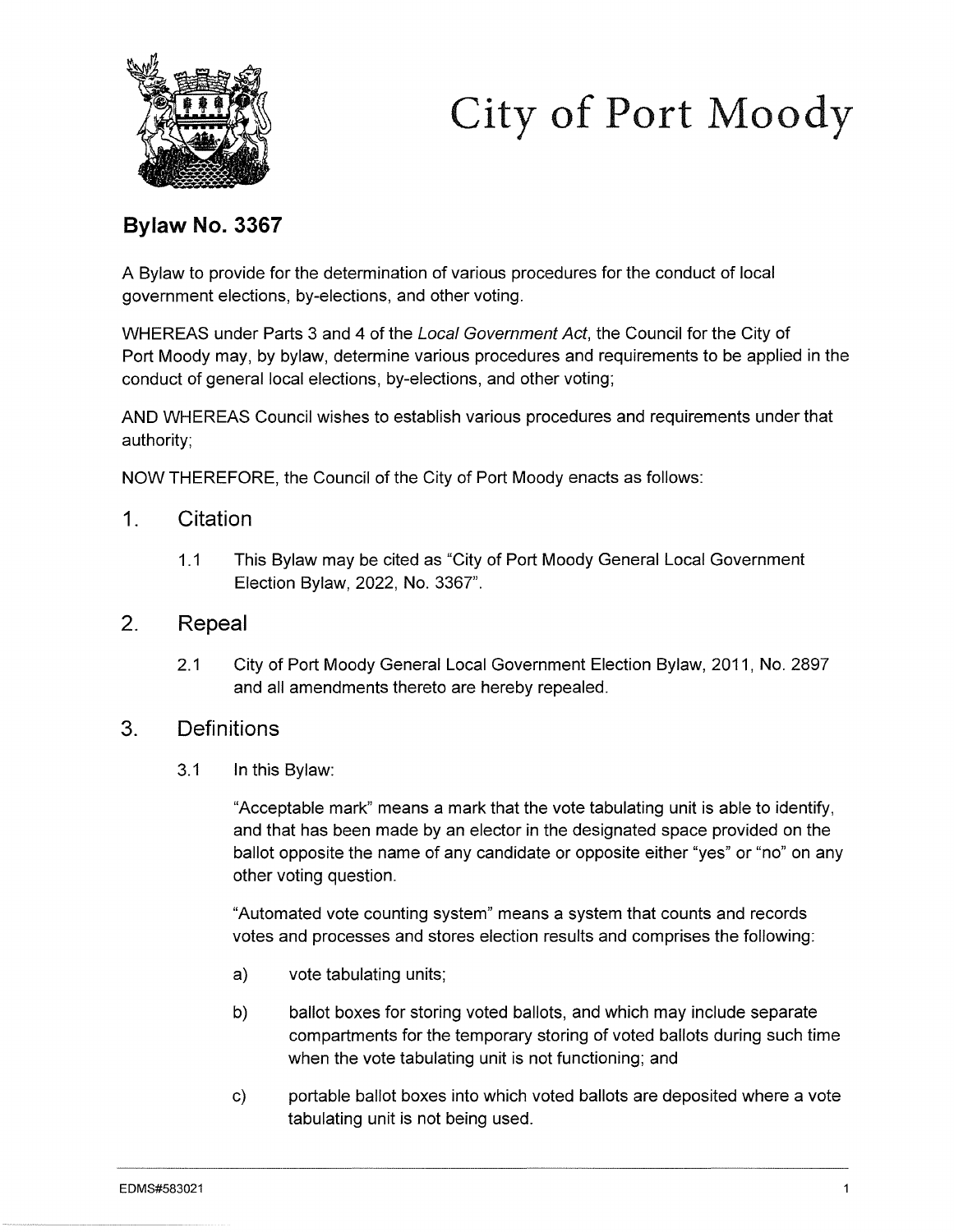"Ballot" means a single automated ballot card designed for use in an automated vote counting system, which shows:

- a) the names of all the candidates and their elector organizations, if applicable, for each of the offices to be filled; and
- b) all of the choices on other matters on which the opinion or assent of the electors is sought.

"Ballot return override procedure" means the use by an election official of a device or function on a vote tabulating unit that causes the unit to accept a returned ballot.

"Candidate representative" means candidate representative as defined in the Local Government Act and includes official candidate agents and scrutineers.

"Chief Election Officer" means the election official appointed under Section 58 of the Local Government Act to conduct the election.

"Election headquarters" means City of Port Moody City Hall, located at 100 New Port Drive, Port Moody, B.C.

"Election officials" means individuals appointed by the Chief Election Officer to assist the presiding election official at election proceedings.

"Election materials transfer box" means a box issued to presiding election officials for transfer of election materials between election headquarters and voting locations into which is deposited prescribed election materials and documents for safe and secure transfer of such materials and documents.

"Elector'' means a resident elector or non-resident property elector of the City of Port Moody as defined under the Local Government Act.

"Emergency ballot compartment" means a designated compartment, box, envelope, or receptacle into which voted ballots are temporarily deposited in the event that the vote tabulating unit ceases to function.

"General local election" means elections provided for in the Local Government Act and includes school trustee elections, by-elections and other voting.

"General voting day" means general voting day as defined in the Local Government Act and includes by-elections.

"Memory unit" means a computer software cartridge or data storage device that plugs into the vote tabulator unit and that contains:

- a) the names of all of the candidates for each of the offices to be filled; and
- b) the alternatives of 'yes' or 'no' for each bylaw or other matter on which the assent or opinion of the electors is being sought;

and a mechanism to record and retain information on the number of acceptable marks made for each.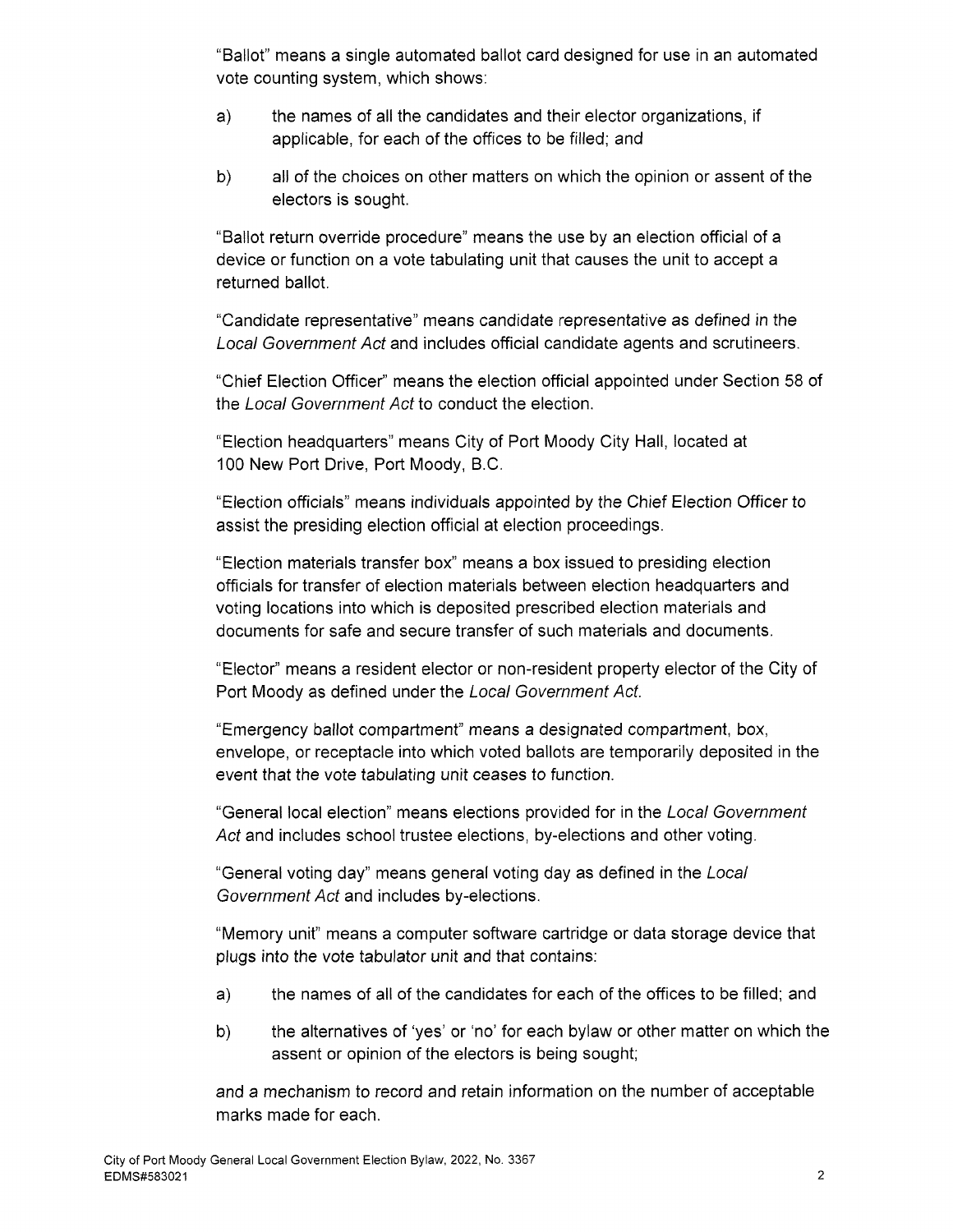"Presiding Election Official" means the election official appointed by the Chief Election Officer to conduct election proceedings where the Chief Election Officer is not acting as presiding election official.

"Results tape" means the printed record generated from a vote tabulating unit at the close of voting on general voting day which shows the number of votes for each candidate for each of the offices to be filled, and the number of votes for and against each bylaw or other matter on which the assent or opinion of the electors is sought.

"Returned ballot" means a voted ballot that was inserted into the vote tabulating unit by the elector but was not accepted and was returned to the elector with an explanation of the ballot marking error which caused the ballot to not be accepted.

"Secrecy sleeve" means an open-ended folder or envelope used to cover ballots to conceal the choices made by each elector.

"Vote tabulating unit" means the part of an automatic vote counting system into which voted ballots are inserted and scanned, and which records the number of votes for each candidate and for and against each bylaw or other matter on which the assent or opinion of the electors is sought.

"Voting book" means the book for recording the names of electors.

- 4. Use of Provincial List of Voters as the Register of Resident Electors
	- 4.1 For the purposes of all general local elections and assent voting under Parts 3 and 4 of the Local Government Act, the most current available Provincial list of voters prepared under the Election Act shall become the register of resident electors on the  $52<sup>nd</sup>$  day prior to general voting day for such election and assent voting.

## 5. Electronic Access to Nomination Documents, Disclosure Statements, and Supplementary Reports

- 5.1 Public access to nomination documents will be made available on the City of Port Moody's website from the time of filing until 30 days after the declaration of the election results as authorized by the Local Government Act.
- 5.2 Public access to disclosure statements, signed declarations and supplementary reports required by the Local Government Act will be made available on the City of Port Moody's website from the time of filing until 7 years after general voting day for the election to which they relate as authorized by the Local Government Act.

## 6. Authorization for Use of Automated Vote Counting System

6.1 Council hereby authorizes the use of an automated vote counting system for the conduct of general local elections and other voting that may, from time to time, be required.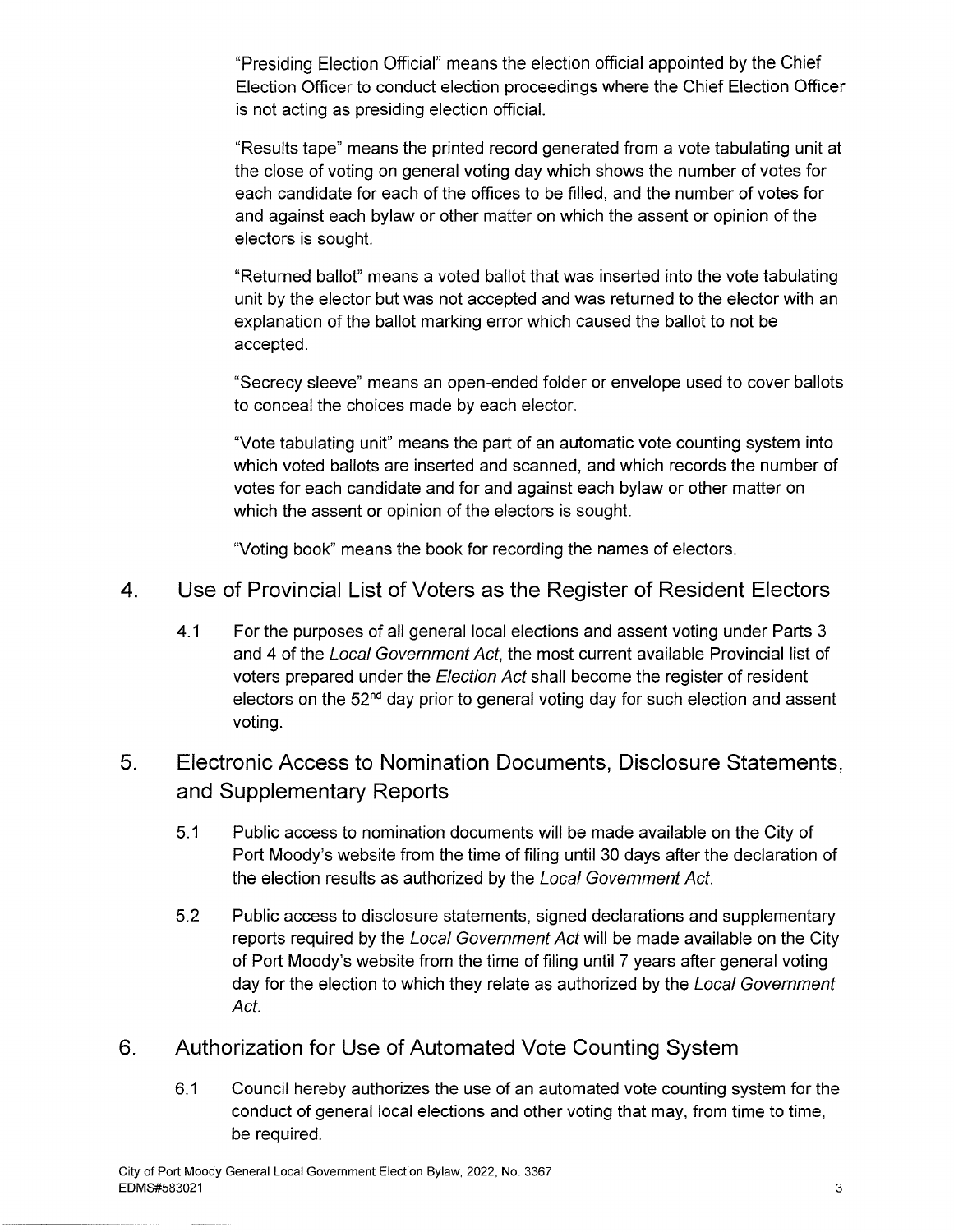## 7. Voting **Procedures**

- 7 .1 The Chief Election Officer will select a presiding election official for each voting place whose duties are to ensure election officials demonstrate voting procedures, issue ballots, and accept marked ballots at the vote tabulator unit and ballot box, in addition to other general responsibilities for the supervision and control of the voting place.
- 7.2 Upon entering the voting place, an elector must be instructed to proceed to the election official(s) responsible for issuing ballots, who:
	- a) must ensure that the elector:
		- i) is qualified to vote in the election;
		- ii) completes the voting book; and
	- b) upon fulfillment of the requirements of clause a) must:
		- i) offer a demonstration of how to use the automated vote counting system; and
		- ii) provide a ballot to the elector, a secrecy sleeve if requested by the elector, and any further instructions the elector requests.
- 7.3 Immediately after receiving a ballot, the elector must proceed to a voting booth to mark the ballot.
- 7.4 The elector shall vote only by making an acceptable mark on the ballot:
	- a) beside the name of each candidate of choice up to the maximum number of candidates to be elected for each of the offices to be filled; and
	- b) beside either "yes" or "no" in the case of each bylaw or other matter on which the assent or opinion of the electors is sought.
- 7.5 If the elector is unable to mark a ballot because of a physical disability or difficulties in reading or writing or is unable to enter the voting place because of physical disability or impaired mobility, the elector may vote in accordance with the procedures outlined in Sections 131 and 132 of the Local Government Act.
- 7.6 Once the elector has finished marking the ballot, the elector must place the ballot into the secrecy sleeve, if applicable, proceed to the vote tabulating unit and under the supervision of the election official in attendance, insert the ballot directly from the secrecy sleeve, if applicable, into the vote tabulating unit without the marks on the ballot being exposed.
- 7.7 An elector shall be advised of the opportunity to obtain a replacement ballot by the election official in attendance, and may request a replacement ballot, if:
	- a) the elector has unintentionally spoiled a ballot or made a mistake before the ballot is inserted into the vote tabulator unit; or
	- b) the ballot is returned by the vote tabulating unit.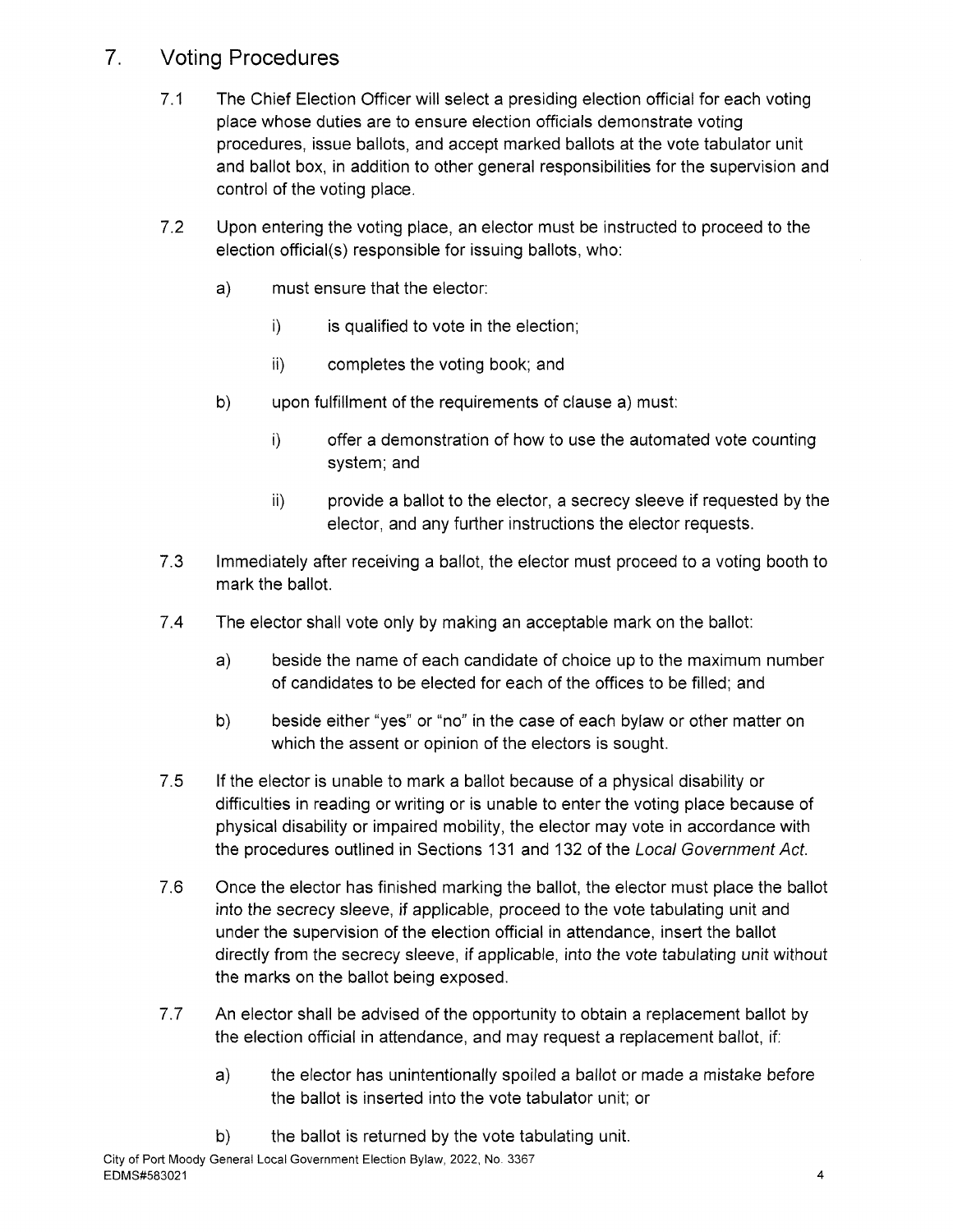- 7.8 The presiding election official must issue a replacement ballot to the elector requesting a replacement ballot and mark the returned ballot as "spoiled" and shall retain all such spoiled ballots separately from all other ballots and they shall not be counted in the election results.
- 7.9 If a ballot is returned by the vote tabulating unit and the elector declines the opportunity to obtain a replacement ballot, and the ballot has not been damaged to the extent that it cannot be reinserted into the vote tabulating unit, the election official shall, using the ballot return override procedure, reinsert the returned ballot into the vote tabulating unit to count any acceptable marks that have been made.
- 7.10 Any ballot accepted by the vote tabulating unit is valid and any acceptable marks contained on such ballots will be counted in the election subject to any determination made under a judicial recount.
- 7.11 Once the ballot has been inserted into the vote tabulating unit and the unit indicates that the ballot has been accepted, the elector must immediately leave the voting place.
- 7.12 During any period that a vote tabulating unit is not functioning, the election official supervising the unit must direct electors to insert their ballots into an emergency ballot compartment.
- 7 .13 When the vote tabulator unit which was not functioning becomes operational, or is replaced with another vote tabulating unit, the ballots in the emergency ballot compartment must, as soon as the voting place is closed, and prior to generating the results tape, be removed by an election official and under the supervision of the presiding election official be inserted into the vote tabulating unit to be counted.
- 7.14 Any ballots which were temporarily stored in the emergency ballot compartment and which are returned by the vote tabulating unit when being counted must, through the use of the ballot return override procedure, and under the supervision of the presiding election official, be reinserted into the vote tabulating unit to ensure that any acceptable marks are counted.
- 7.15 A sample of the ballot that may be used in an automated vote counting system is attached as Schedule A to this Bylaw.

#### 8. Advance Voting Opportunities and Procedures

- 8.1 As authorized under the Local Government Act, an additional required advance voting opportunity will be held on the seventh day before general voting day.
- 8.2 The Chief Election Officer is authorized to establish additional advance voting opportunities for each election or other voting, to be held in advance of general voting day and, subject to the Local Government Act, to designate the voting places, and establish the date and the voting hours for these voting opportunities.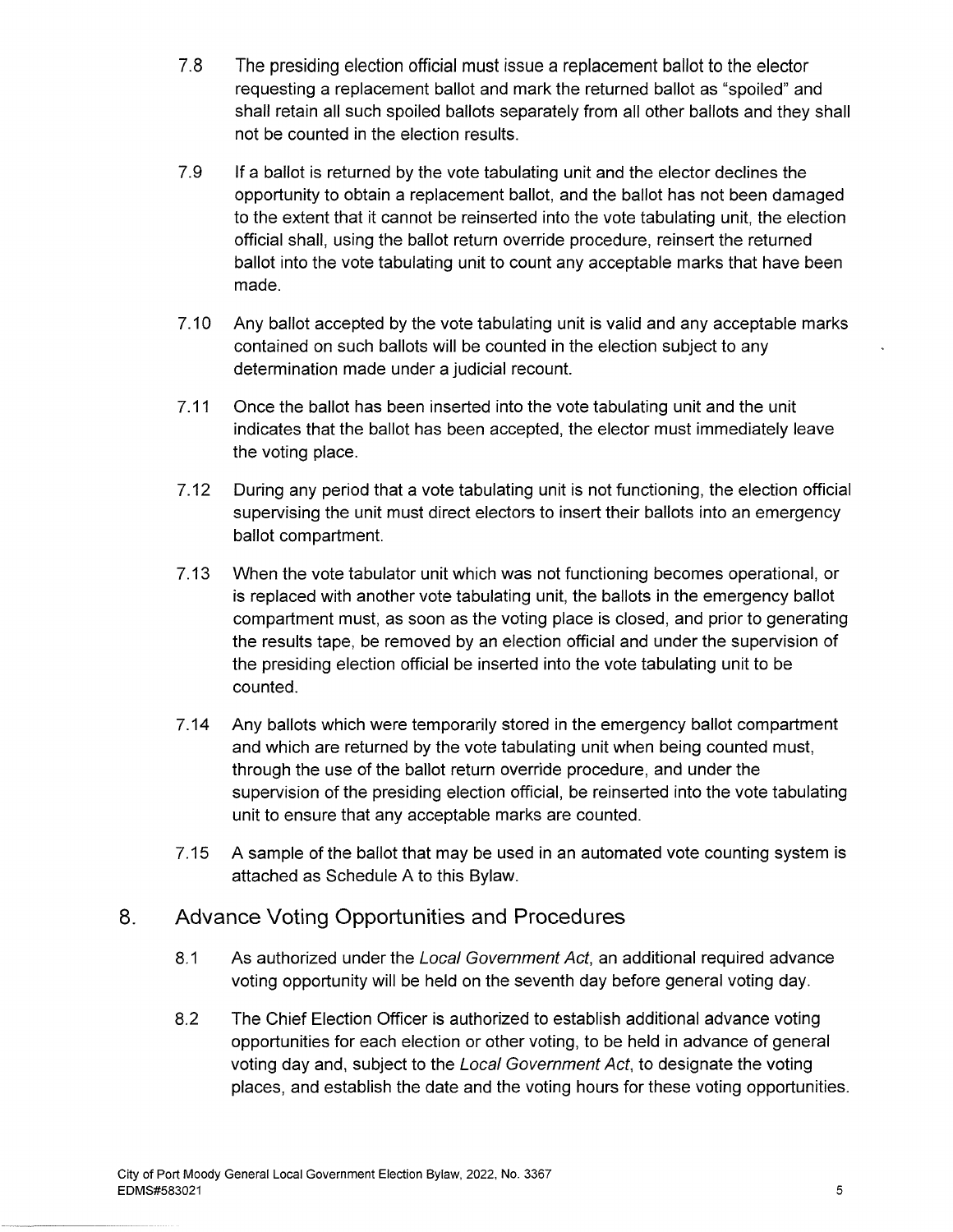- 8.3 Vote tabulating units shall be used to conduct the vote at all advance voting opportunities and voting procedures at the advance voting opportunities shall follow as closely as possible those described in Section 7 of this Bylaw.
- 8.4 At the close of voting at each advance voting opportunity, the presiding election official shall ensure that:
	- a) no additional ballots are inserted into the vote tabulating unit or emergency ballot compartment;
	- b) the ballot box and emergency ballot compartment are sealed to prevent insertion of additional ballots; and
	- c) the results tape for the advance voting opportunity is not generated.
- 8.5 At the close of voting at the final advance voting opportunity, the presiding election official must:
	- a) ensure that any remaining ballots in the emergency ballot compartment are inserted into the vote tabulating unit;
	- b) secure the vote tabulating unit so that no more ballots can be inserted;
	- c) ensure that the results tape in the vote tabulating unit is not generated;
	- d) ensure that the memory unit of the vote tabulating unit is secured; and
	- e) deliver the vote tabulating unit, together with the memory unit and all other election materials, to the Chief Election Officer at election headquarters.

# 9. Additional General Voting Opportunities and Procedures

9.1 The Chief Election Officer is authorized to establish additional general voting opportunities for general voting day for each election or other voting and, subject to the Local Government Act, to designate the voting places, voting hours, and voting procedures for such voting opportunities.

# 10. Special Voting Opportunities and Procedures

- 10.1 The Chief Election Officer is authorized to establish special voting opportunities for each election or other voting and to designate the locations, the date and the voting hours for the special voting opportunities.
- 10.2 Special voting opportunities will be restricted to electors who are, on the date on which the special voting opportunity is held and before the end of the voting hours for that special voting opportunity, residents or patients of the facility at which the special voting opportunity is held.
- 10.3 The Chief Election Officer is authorized to limit the number of candidate representatives who may be present at each special voting opportunity.
- 10.4 Unless the Chief Election Officer determines it is practical to use a vote tabulating unit, portable ballot boxes shall be used for all special voting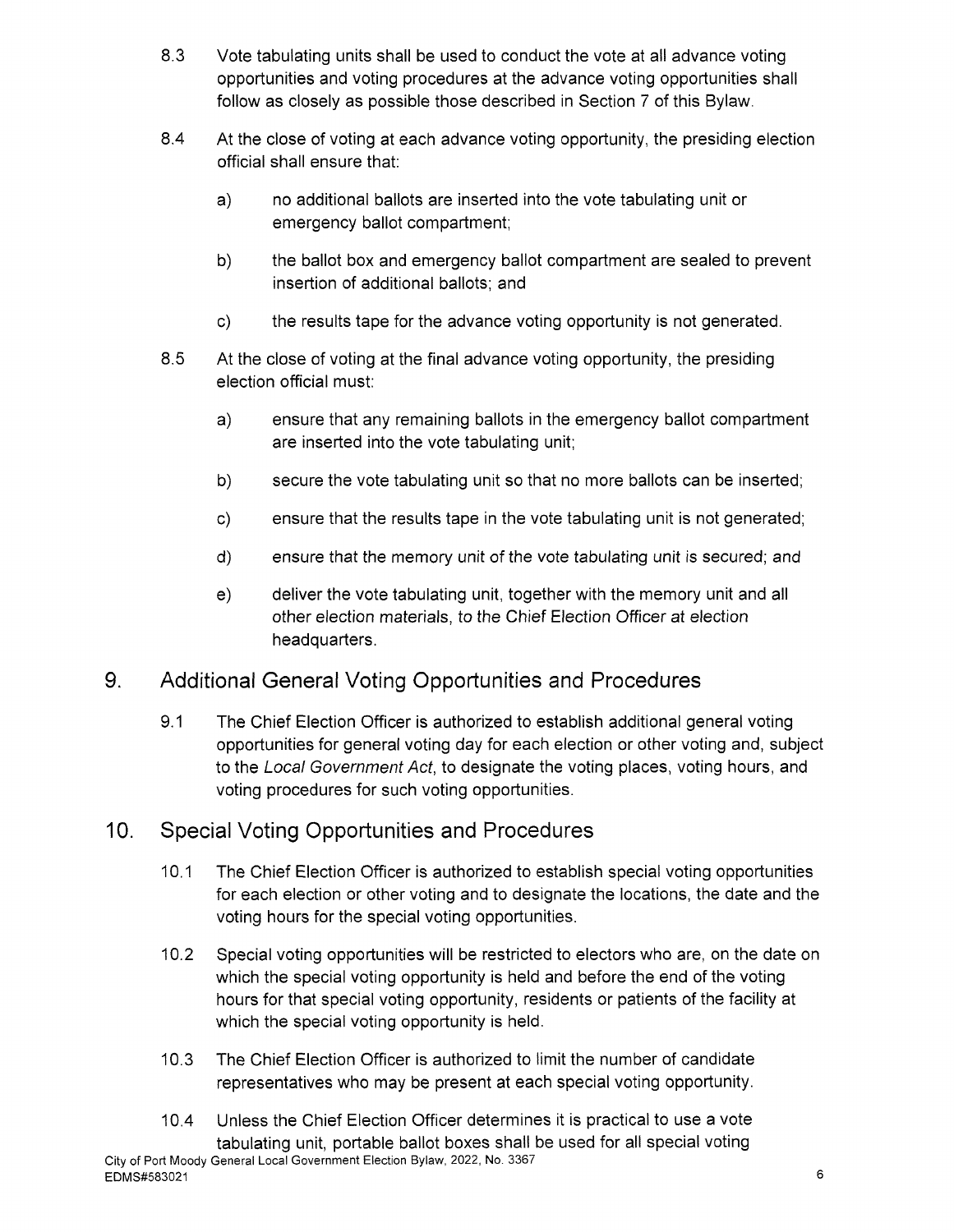opportunities in which the ballots containing the votes at the special voting opportunities will be placed.

- 10.5 Presiding election officials appointed to attend at each special voting opportunity shall proceed in accordance with Section 7 of this Bylaw so far as applicable, and ensure that patients or residents shall mark the ballot in privacy to the extent that can reasonably be arranged.
- 10.6 The presiding election official at a special voting opportunity shall ensure that the portable ballot box is secured when not in use, and at the close of voting at the final special voting opportunity, the presiding election official shall seal the portable ballot box and return it along with all other election materials to the Chief Election Officer or designate.
- 10.7 If a vote tabulating unit is in use at a special voting opportunity, the presiding election official appointed to attend the special voting opportunity shall follow the procedures outlined in Section 8 of this Bylaw as it if were an advance voting opportunity.
- 10.8 The portable ballot box shall be opened at a time determined by the Chief Election Officer and all ballots will be removed and inserted into a vote tabulating unit.

### **11. Mail Ballot Voting Authorization**

- 11.1 As authorized under Section 110 of the Local Government Act, voting and elector registration may be done by mail for each election or other voting.
- 11.2 The following procedures for voting and registration must apply:
	- a) sufficient record will be kept by the Chief Election Officer so that challenges of the elector's right to vote may be made in accordance with the intent of the Local Government Act; and
	- b) a person exercising the right to vote by mail under the provisions of the Local Government Act may be challenged in accordance with section 126 of the Local Government Act.
- 11.3 The time limits and procedures in relation to voting by mail ballot will be determined by the Chief Election Officer for each election.
- 11.4 A mail ballot must be received by the Chief Election Officer before the close of voting on general voting day in order to be counted for an election.

### 12. **Procedures After the Close of Voting on General Voting Day**

- 12.1 Immediately after the close of voting on general voting day and the voting place is closed, each presiding election official shall:
	- a) ensure that any remaining ballots in the emergency ballot compartment are inserted into the vote tabulating unit;
	- b) secure the vote tabulator unit so that no more ballots can be inserted;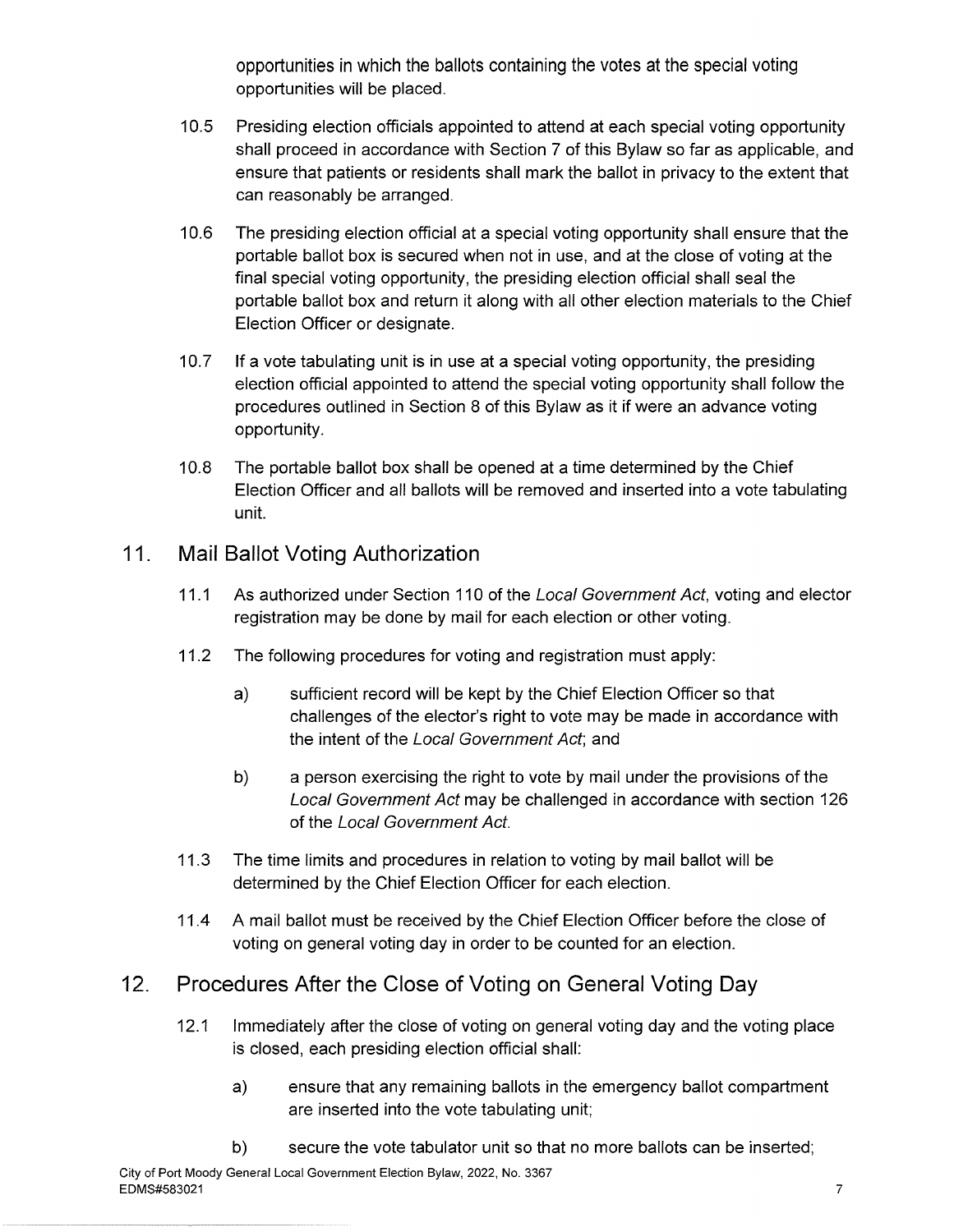- c) generate two copies of the results tape from the vote tabulator unit;
- d) remove the memory unit from the vote tabulator unit and have the alternate presiding election official, or another designated election official, deliver it along with one copy of the results tape to the Chief Election Officer at election headquarters;
- e) complete the ballot account in duplicate to account for the unused, spoiled, and voted ballots and place one copy in the election materials transfer box;
- f) package and seal separately the unused, spoiled, and voted ballots and place them, along with the following items, into the election materials transfer box for return to election headquarters:
	- i) one copy of the ballot account
	- ii) one copy of the results tape;
	- iii) any keys used to secure the vote tabulating unit;
	- iv) the voting books and/or copies of the List of Registered Electors;
	- v) any solemn declarations taken and any signed forms and written statements required by or under the Local Government Act in relation to voting proceedings;
- g) seal the ballot box and election materials transfer box; and
- h) ensure that all election materials, including all interior and exterior signage, notices, and supplies, are removed from the voting place before returning custody of the voting place to the facility operator and delivering the election materials to election headquarters.
- 12.2 The results tapes from the vote tabulating units used at the advance voting opportunities, special voting opportunities, and for mail ballot voting will be generated by the Chief Election Officer or designate after the close of voting on general voting day.

#### **Recount Procedure**

- 12.3 If a recount is required, it shall be conducted under the direction of the Chief Election Officer using the automated vote counting system and in accordance with the following procedure:
	- a) the memory unit of all vote tabulating units will be cleared;
	- b) vote tabulating units will be designated for each voting place;
	- c) all ballots will be removed from the sealed ballot boxes;
	- d) all ballots, except spoiled ballots, will be reinserted in the appropriate vote tabulator units under the supervision of the Chief Election Officer; and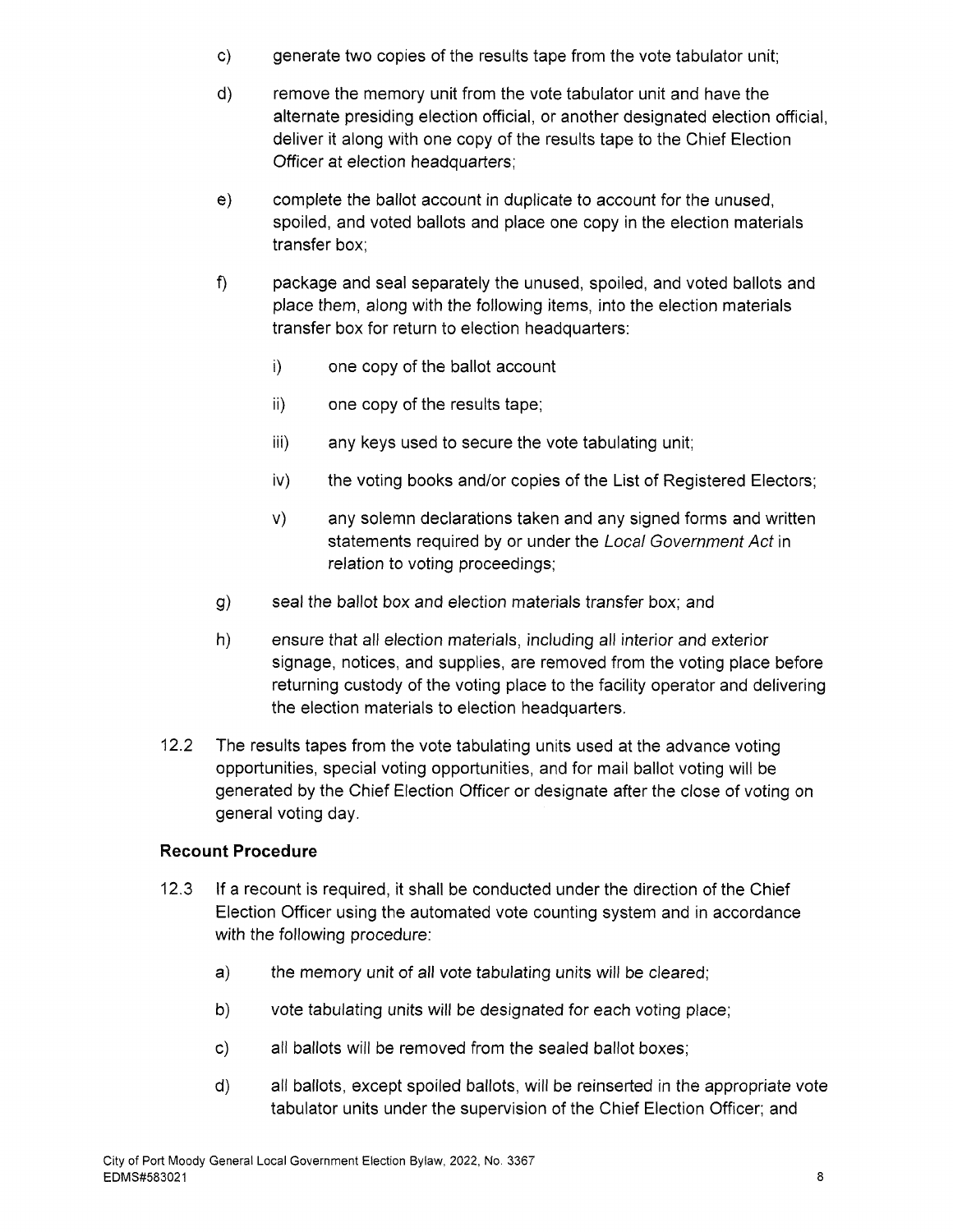e) any ballots returned by the vote tabulator unit during the recount process must, through the use of the ballot return override procedure, be reinserted into the vote tabulator unit to ensure that any acceptable marks are counted.

#### **Resolution of Tie Votes after Judicial Recount**

12.4 In the event of a tie vote after a judicial recount, the results of the election are to be determined by lot in accordance with the Local Government Act.

### 13. Advertising by Federal, Provincial, or Municipal Candidates

- 13.1 No person shall advertise a candidate or other voting issue by way of the use of a mobile amplification system, except that a mobile amplification system may be used to provide a sound amplification system at an outdoor rally or meeting, provided that the mobile amplification system remains in a stationary position.
- 13.2 No campaign advertising signs or posters shall be erected or placed:
	- a) on any freeway, expressway, major highway, or bridge or overpass structure;
	- b) on any City building;
	- c) in any park;
	- d) in any median garden or boulevard garden;
	- e) in any internal median except those indicated in the attached Schedule B;
	- f) on any public property except in the areas set out in the attached Schedule B;
	- g) within 6 meters of a fire hydrant;
	- h) within 0.5 meters of a sidewalk;
	- i) in such a manner as to obstruct vision of any traffic control device;
	- j) within 7.5 meters of an intersection;
	- k) on a boulevard unless the permission of the adjacent property owner(s) who maintains that boulevard area is first obtained for the installation of the sign;
	- I) that would simulate any traffic control device;
	- m) closer to the traveled portion of the highway than existing signs; and
	- n) that has more than two supporting posts (no triangulated structures).
- 13.3 Political signs promoting any candidate or party or issue at a civic election or referendum are permitted, provided that:
	- a) no person shall;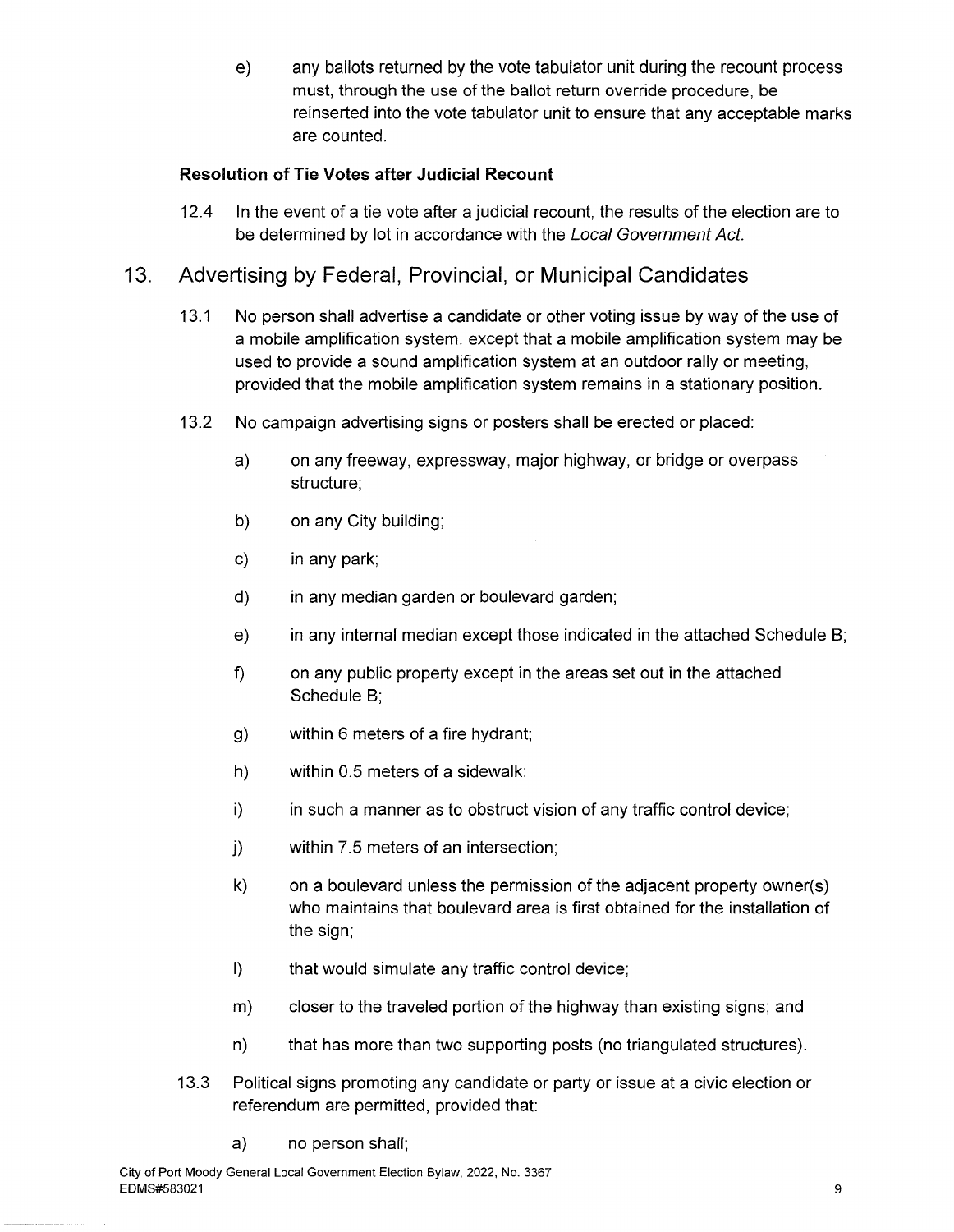- i) in the case of a civic election or referendum, erect a sign more than fourteen (14) days prior to general voting day, and
- ii) in the case of federal and provincial elections, before the election is officially declared;
- b) where signs are permitted on public property, no person shall erect more than one sign per candidate or other voting issue per location;
- c) no candidate shall allow his or her signs to remain posted more than seven days after general voting day;
- d) no person shall erect a sign that is larger than 1.48 square meters ( 16 square feet);
- e) no person shall erect a sign that is larger than 0.37 square meters (4 square feet) where only small signs are permitted;
- f) no person shall erect a sign between the hours of 10pm and 7am;
- g) two-sided signs are permitted providing that only one image can be seen from any one direction and signs attached to the principle sign are not permitted; and
- h) any person erecting a sign that requires any digging on public property shall have obtained clearance to proceed from BC One Call prior to commencing any digging.
- 13.4 The Chief Election Officer or designate may require a candidate to remove an offending sign that the Chief Election Officer or designate has reasonable grounds to believe is:
	- a) erected or placed in contravention of this Bylaw; or
	- b) considered hazardous.
- 13.5 In accordance with Section 13.4 of this Bylaw, a candidate is required to remove an offending sign by 10am the following morning after initial notification from the Chief Election Officer or designate, and if the candidate fails to do so, the Chief Election Officer or designate may remove the offending sign and may store it until one week after general voting day, following which the material may be destroyed or otherwise disposed of by the Chief Election Officer who may bill the candidate for expenses of removal, storage, and disposal, except if the sign had been vandalized.
- 13.6 A candidate or candidate agent may claim an election sign which has been removed and stored in accordance with Section 13.5 of this Bylaw.
- 13.7 No person shall, within 100 metres of a building, structure, or other place where voting proceedings are being conducted at the time:
	- a) canvas or solicit votes or otherwise attempt to influence how an elector votes;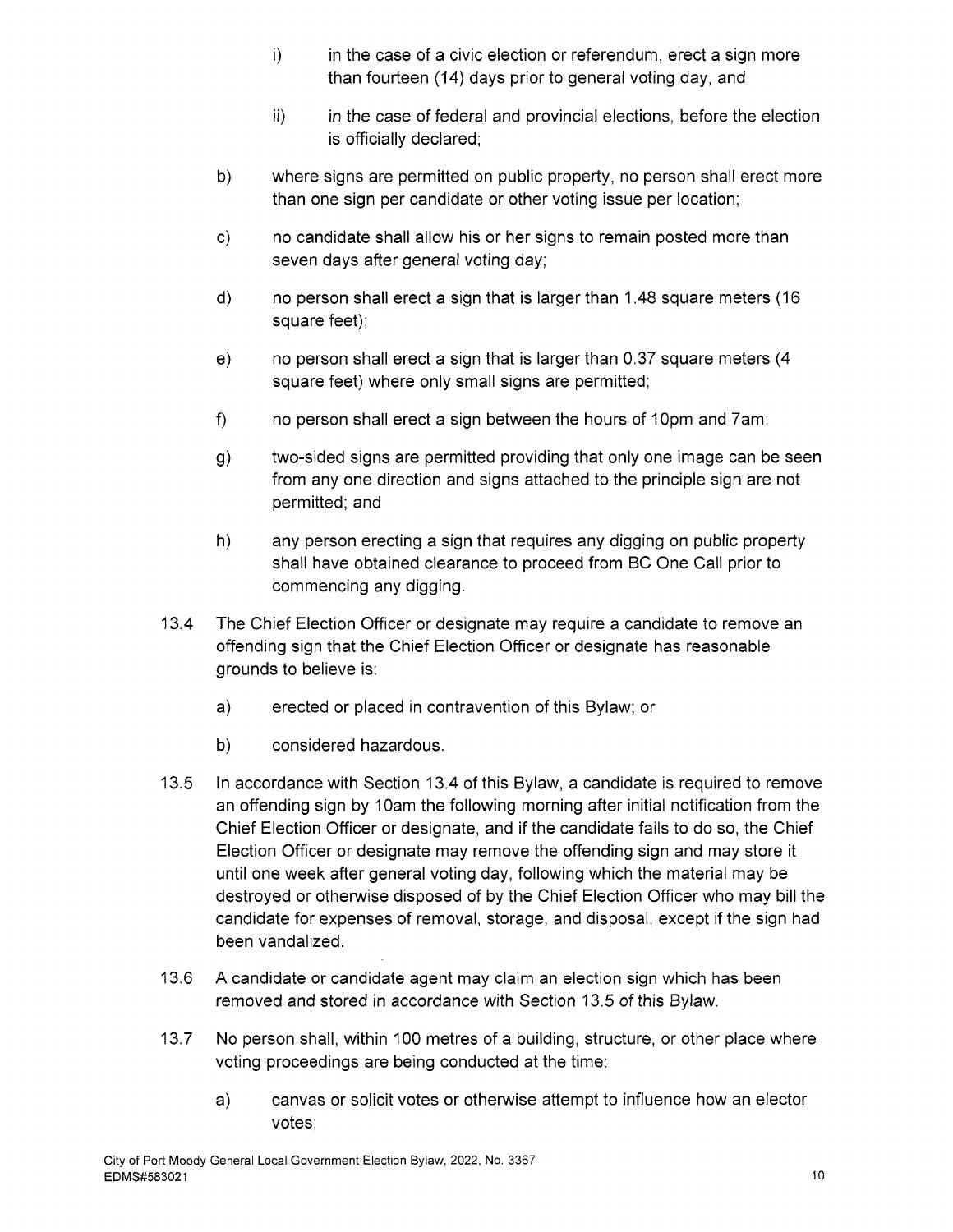- b) carry, wear, or supply a button, sticker, badge, or other thing indicating that the person using it is a supporter of a particular candidate, elector organization, or a result in the voting;
- c) display, distribute, or post a sign, pamphlet, document, banner, flag, or other materials regarding a candidate, elector organization, or a result in the voting, except as authorized by the Chief Election Officer; and
- d) display, distribute, post, or openly leave a representation of a ballot marked for a particular candidate or result in an election.
- 13.8 The Chief Election Officer shall arrange for installation of Election Awareness signage in the following locations shown on Schedule C.
- **14. Attachments and Schedules** 
	- 14.1 The following schedules are attached to and form part of this Bylaw:
		- Schedule A Sample Ballot
		- Schedule B Locations for Election Candidate Signage
		- Schedule C Locations for City Election Awareness Signage
- **15. Severability** 
	- 15.1 If a portion of this Bylaw is found invalid by a court, it will be severed and the remainder of the Bylaw will remain in effect.

**Read a first time** this 24<sup>th</sup> day of May, 2022.

**Read a second time** this 24<sup>th</sup> day of May, 2022.

**Read a third time** this  $24^{\text{th}}$  day of May, 2022.

Adopted this 14<sup>th</sup> day of June, 2022.

T. Takahashi Acting Corporate Officer

R. Vagramov Mayor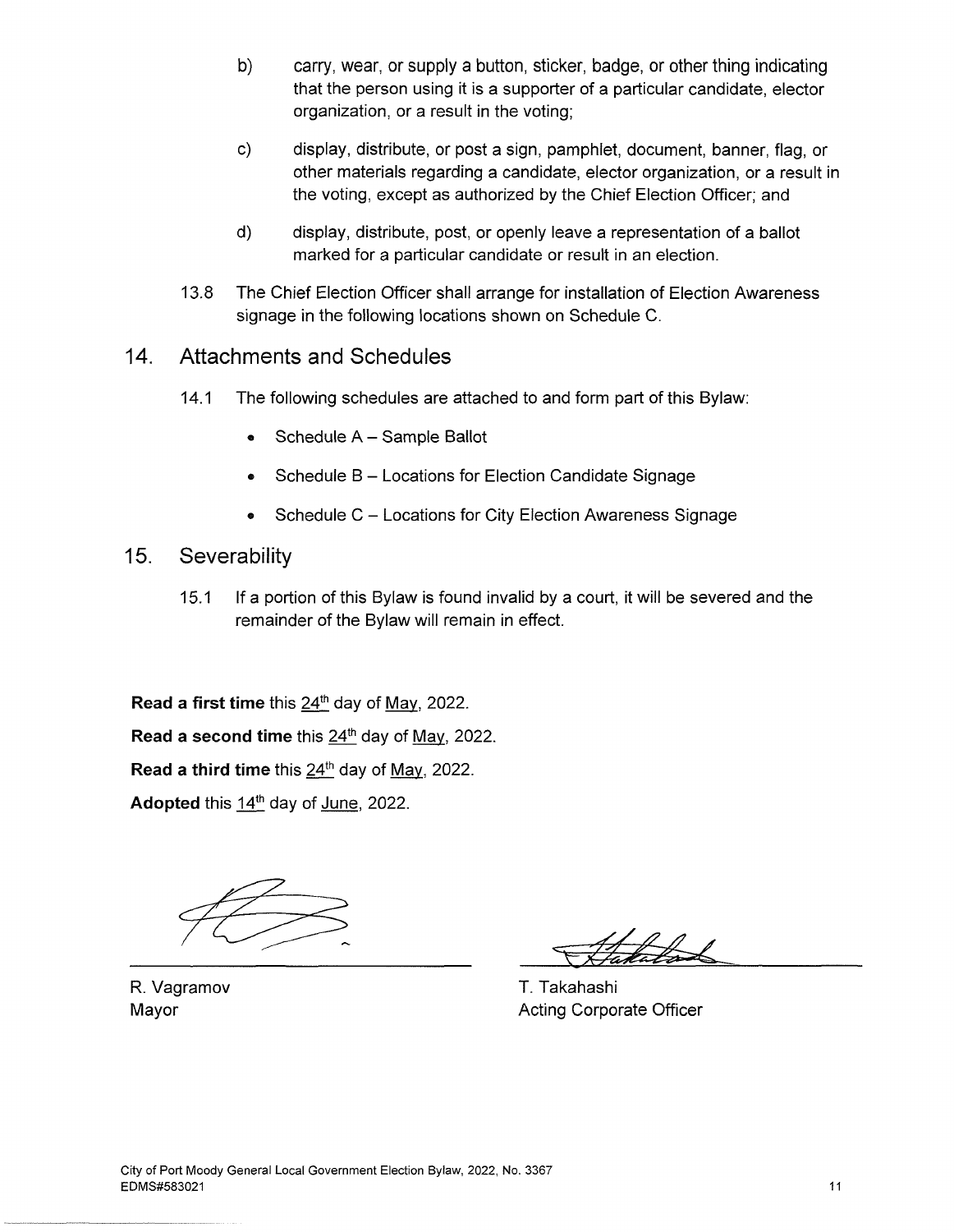|                                                                                                | <b>BMW DEMO BALLOT</b>                                                                                                                                                                                                                                                                                                                                                |                                                                                                                                                                                                                                                                                                                                                                                           |
|------------------------------------------------------------------------------------------------|-----------------------------------------------------------------------------------------------------------------------------------------------------------------------------------------------------------------------------------------------------------------------------------------------------------------------------------------------------------------------|-------------------------------------------------------------------------------------------------------------------------------------------------------------------------------------------------------------------------------------------------------------------------------------------------------------------------------------------------------------------------------------------|
|                                                                                                | <b>COUNTY NAME, STATE</b><br><b>ELECTION DATE</b>                                                                                                                                                                                                                                                                                                                     |                                                                                                                                                                                                                                                                                                                                                                                           |
|                                                                                                | <b>PRECINCT 1</b>                                                                                                                                                                                                                                                                                                                                                     |                                                                                                                                                                                                                                                                                                                                                                                           |
|                                                                                                | <b>RANN : Ematrals aret Scientist : CEMC-</b>                                                                                                                                                                                                                                                                                                                         |                                                                                                                                                                                                                                                                                                                                                                                           |
| hall of incurry this that the first hadra and oblain accelerat                                 |                                                                                                                                                                                                                                                                                                                                                                       | NETRUCTENE TO VOTERE TO was complete the case of the LEFT of your choice. Not the strain in a value of which was<br>comparte the oval to the LEFT of the blank space provided and print the cardidate's name in that space. For specific<br>Vibrication, related the cant of interactions posied in the voting booth. If you lear, soil, deface or entrienable mark this                  |
| sceno dutore, rugoles, o meter el boria soletando, necessiva de la colona y diverse uno boris. |                                                                                                                                                                                                                                                                                                                                                                       | METALLINNIE AARA VOTAR: Langunischat and habe hymnesath decomplisht por Sinh Complete that an 1 + 1 <sup>2</sup> 100 tijde<br>"volo escrito", liene si circulo onteguida del candidato "Witto in" y occribo di nombro del candidate si la misma lineo. Para<br>mas informacion, las los instrucciones faudos en el compartimiento de votacios o preguntale el trabacebo, del precinte. Si |
| <b>BEST AUTOMOBLE MANUFACTURER</b>                                                             | <b>DEST VOCAL ARTIST</b>                                                                                                                                                                                                                                                                                                                                              | BEST CE-CREAM FLAVOR                                                                                                                                                                                                                                                                                                                                                                      |
| <b>Sides For CAM</b><br><b>UE TOP FABRICANTE DE AUTOMÓVIERS</b>                                | MEACH ARTISTA VOCAL<br>With power his time over \$95%.                                                                                                                                                                                                                                                                                                                | Thomas Come & Martin<br>MEZON SABON DEL MELADO<br><b>Warrant Child</b>                                                                                                                                                                                                                                                                                                                    |
| Visite can SPRT<br><b>WAR</b>                                                                  | Frank Smaths                                                                                                                                                                                                                                                                                                                                                          | OKZOBATE                                                                                                                                                                                                                                                                                                                                                                                  |
| <b>MACKETTE</b>                                                                                | ii vit                                                                                                                                                                                                                                                                                                                                                                | <b>STRAINBEARY</b>                                                                                                                                                                                                                                                                                                                                                                        |
| <b>CENERAL MOTORS</b>                                                                          | <b>PATOY CLEE</b>                                                                                                                                                                                                                                                                                                                                                     | <b>MASSEE &amp;</b>                                                                                                                                                                                                                                                                                                                                                                       |
| <b>SACRADOR</b>                                                                                | AND STREET                                                                                                                                                                                                                                                                                                                                                            | <b>Withon</b>                                                                                                                                                                                                                                                                                                                                                                             |
| 家庭餐室業務                                                                                         | 44 - 2019 44 3 4 5                                                                                                                                                                                                                                                                                                                                                    |                                                                                                                                                                                                                                                                                                                                                                                           |
| <b>SACRONE</b>                                                                                 | <b>KAART WALTE</b>                                                                                                                                                                                                                                                                                                                                                    |                                                                                                                                                                                                                                                                                                                                                                                           |
| FORD.                                                                                          | <b>BELIE MOLDAY</b>                                                                                                                                                                                                                                                                                                                                                   |                                                                                                                                                                                                                                                                                                                                                                                           |
| <b>MAND</b>                                                                                    | STEVE RAY VALKININ                                                                                                                                                                                                                                                                                                                                                    |                                                                                                                                                                                                                                                                                                                                                                                           |
| in the in                                                                                      | "UMM CASS ELRY                                                                                                                                                                                                                                                                                                                                                        |                                                                                                                                                                                                                                                                                                                                                                                           |
|                                                                                                | 125%                                                                                                                                                                                                                                                                                                                                                                  |                                                                                                                                                                                                                                                                                                                                                                                           |
|                                                                                                | $\label{eq:reduced} \frac{1}{N} \sum_{i=1}^{N} \frac{1}{N} \sum_{i=1}^{N} \sum_{j=1}^{N} \frac{1}{N} \sum_{i=1}^{N} \frac{1}{N} \sum_{i=1}^{N} \frac{1}{N} \sum_{i=1}^{N} \frac{1}{N} \sum_{i=1}^{N} \frac{1}{N} \sum_{i=1}^{N} \frac{1}{N} \sum_{i=1}^{N} \frac{1}{N} \sum_{i=1}^{N} \frac{1}{N} \sum_{i=1}^{N} \frac{1}{N} \sum_{i=1}^{N} \frac{1}{N} \sum_{i=1}^{$ |                                                                                                                                                                                                                                                                                                                                                                                           |
|                                                                                                |                                                                                                                                                                                                                                                                                                                                                                       |                                                                                                                                                                                                                                                                                                                                                                                           |
|                                                                                                |                                                                                                                                                                                                                                                                                                                                                                       |                                                                                                                                                                                                                                                                                                                                                                                           |
|                                                                                                |                                                                                                                                                                                                                                                                                                                                                                       |                                                                                                                                                                                                                                                                                                                                                                                           |
|                                                                                                |                                                                                                                                                                                                                                                                                                                                                                       |                                                                                                                                                                                                                                                                                                                                                                                           |
|                                                                                                |                                                                                                                                                                                                                                                                                                                                                                       |                                                                                                                                                                                                                                                                                                                                                                                           |
|                                                                                                |                                                                                                                                                                                                                                                                                                                                                                       |                                                                                                                                                                                                                                                                                                                                                                                           |
|                                                                                                |                                                                                                                                                                                                                                                                                                                                                                       |                                                                                                                                                                                                                                                                                                                                                                                           |
|                                                                                                |                                                                                                                                                                                                                                                                                                                                                                       |                                                                                                                                                                                                                                                                                                                                                                                           |
|                                                                                                |                                                                                                                                                                                                                                                                                                                                                                       |                                                                                                                                                                                                                                                                                                                                                                                           |
|                                                                                                |                                                                                                                                                                                                                                                                                                                                                                       |                                                                                                                                                                                                                                                                                                                                                                                           |
|                                                                                                |                                                                                                                                                                                                                                                                                                                                                                       |                                                                                                                                                                                                                                                                                                                                                                                           |
|                                                                                                |                                                                                                                                                                                                                                                                                                                                                                       |                                                                                                                                                                                                                                                                                                                                                                                           |
|                                                                                                |                                                                                                                                                                                                                                                                                                                                                                       |                                                                                                                                                                                                                                                                                                                                                                                           |
|                                                                                                |                                                                                                                                                                                                                                                                                                                                                                       |                                                                                                                                                                                                                                                                                                                                                                                           |
|                                                                                                |                                                                                                                                                                                                                                                                                                                                                                       |                                                                                                                                                                                                                                                                                                                                                                                           |
|                                                                                                |                                                                                                                                                                                                                                                                                                                                                                       |                                                                                                                                                                                                                                                                                                                                                                                           |
|                                                                                                |                                                                                                                                                                                                                                                                                                                                                                       |                                                                                                                                                                                                                                                                                                                                                                                           |
|                                                                                                |                                                                                                                                                                                                                                                                                                                                                                       |                                                                                                                                                                                                                                                                                                                                                                                           |
|                                                                                                |                                                                                                                                                                                                                                                                                                                                                                       |                                                                                                                                                                                                                                                                                                                                                                                           |
|                                                                                                |                                                                                                                                                                                                                                                                                                                                                                       |                                                                                                                                                                                                                                                                                                                                                                                           |
|                                                                                                |                                                                                                                                                                                                                                                                                                                                                                       |                                                                                                                                                                                                                                                                                                                                                                                           |
|                                                                                                |                                                                                                                                                                                                                                                                                                                                                                       |                                                                                                                                                                                                                                                                                                                                                                                           |

 $\ddot{\phantom{0}}$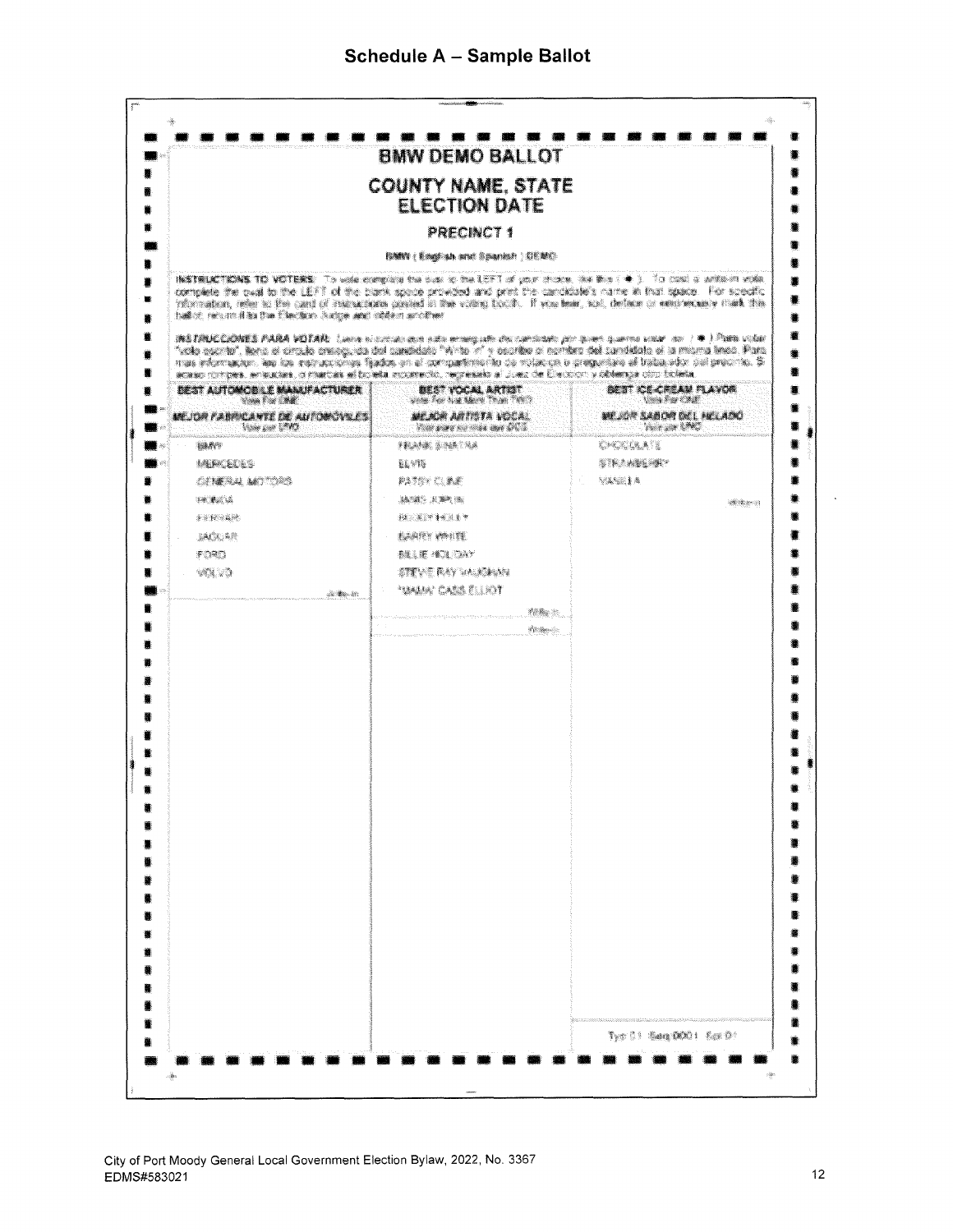

City of Port Moody General Local Government Election Bylaw, 2022, No. 3367  $EDMS#583021$  and the contract of the contract of the contract of the contract of the contract of the contract of the contract of the contract of the contract of the contract of the contract of the contract of the contract